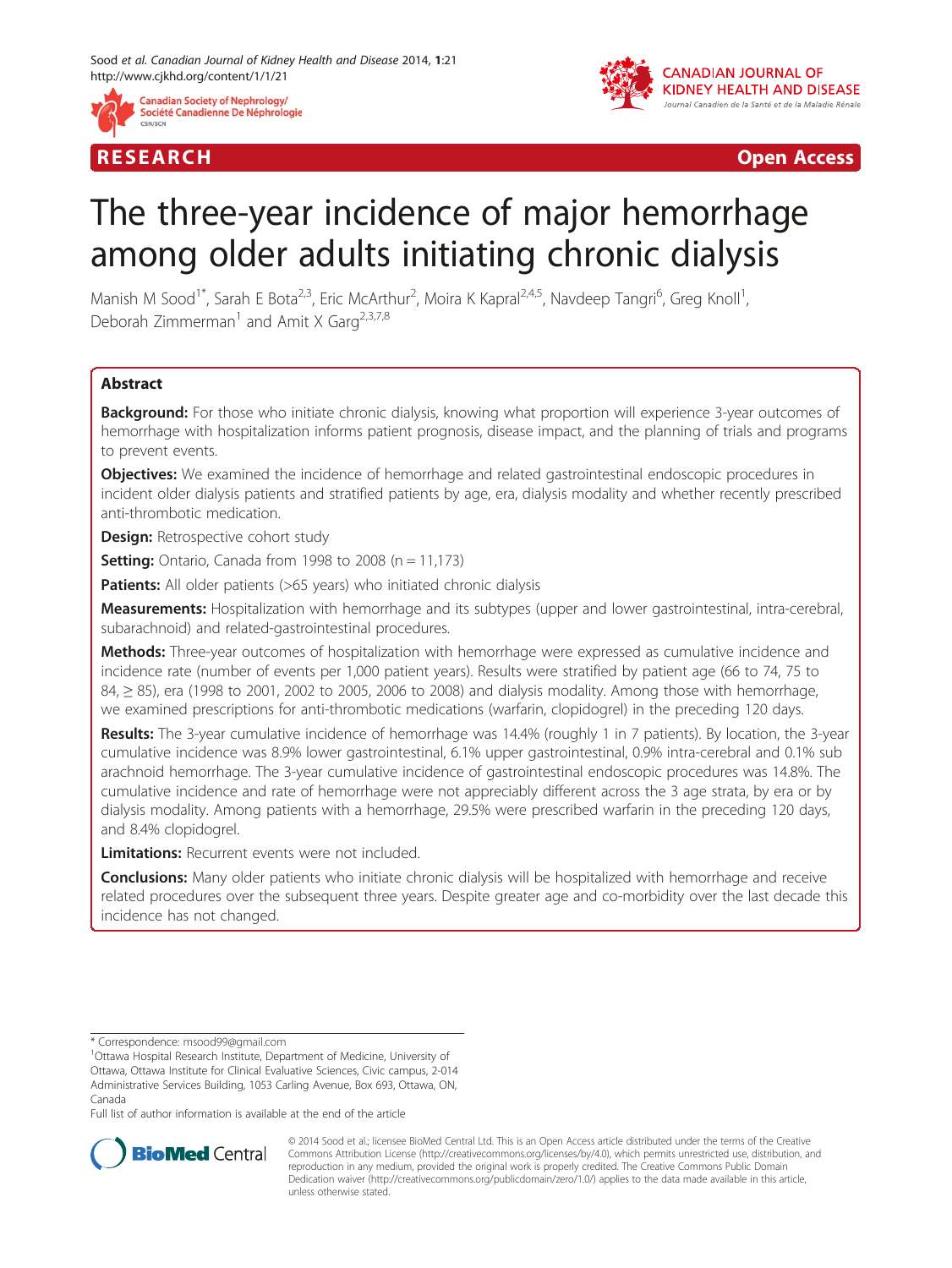## Abrégé

Contexte: Dans les cas de dialyse chronique, connaître la proportion de patients qui souffriront d'hémorragies nécessitant une hospitalisation dans les trois années suivantes fournit un éclaircissement sur le pronostic des patients, les répercussions de la maladie et la planification des essais et des programmes visant à prévenir ces épisodes.

Objectifs: Nous avons examiné l'incidence des hémorragies et des procédures gastro-intestinales endoscopiques connexes chez les patients âgés débutant la dialyse, et les avons stratifiés par âge, par période, par modalité de dialyse et selon qu'on leur a récemment prescrit des médicaments antithrombotiques.

Type d'étude: Étude rétrospective de cohorte

**Contexte:** Ontario, Canada, entre 1998 et 2008 ( $n = 11$  173)

Participants: Tous les patients âgés (>65 ans) qui ont entamé une dialyse chronique

Mesures: L'hospitalisation avec hémorragie et sous-types (hémorragie digestive haute ou basse, intracérébrale, sous-arachnoïdienne), de même que les procédures gastro-intestinales connexes.

Méthodes: Les cas d'hémorragies nécessitant l'hospitalisation dans les trois années suivantes sont exprimés en taux d'incidence cumulatif et en taux d'incidence (nombre de cas pour 1 000 patients par année). Les résultats ont été stratifiés par âge du patient (66 à 74, 75 à 84, ≥ 85), par période (1998 à 2001, 2002 à 2005, 2006 à 2008) et par modalités de dialyse. Parmi ceux qui ont souffert d'hémorragie, nous avons examiné les prescriptions de médicaments antithrombotiques (warfarine, clopidogrel) au cours des 120 jours précédents.

Résultats: Le taux d'incidence cumulatif des hémorragies sur trois ans était de 14,4% (environ 1 patient sur 7). Par localisation du saignement, le taux d'incidence cumulatif sur trois ans indiquait une hémorragie digestive basse à 8,9%, intracérébrale à 0,9% et sous-arachnoïdienne à 0,1%. Le taux d'incidence cumulatif des procédures gastro-intestinales endoscopiques était de 14,8%. Le taux d'incidence cumulatif et le taux d'incidence des hémorragies ne variaient pas sensiblement en fonction de l'âge, de la période ou de la modalité de dialyse. Parmi les patients ayant souffert d'hémorragie, 29,5% ont reçu une prescription de warfarine au cours des 120 jours précédents, et 8,4%, de clopidorel.

Limites de l'étude: Les cas récurrents n'ont pas été considérés.

Conclusion: Plusieurs patients âgés qui entament une dialyse chronique seront hospitalisés pour hémorragie et subiront les procédures connexes au cours des trois années suivantes. Malgré un âge plus avancé et une comorbidité au cours de la dernière décennie, la fréquence n'a pas changé.

#### What was known before

Dialysis patients are known to experience a significant risk of hemorrhagic events. Accurate determination of the risk has been difficult due to variations in the definition of hemorrhage and the use of non-validated diagnostic codes in previous studies. Further it remains unclear if or to what magnitude the hemorrhagic risk changes with increasing age and over time.

## What this adds

We found that one in seven patients (14.43%) will experience a hospitalization with a hemorrhage within the first three years of initiating dialysis and this high risk did not increase with age or improve over time.

## Background

Patients who initiate chronic dialysis are older, have more co-morbid illness than a decade prior, and subsequently may experience more hospitalizations in follow-up. Hemorrhages are one of most common hospital admission diagnoses in the end-stage renal disease population and contribute significant morbidity and mortality [[1](#page-8-0)].

Compared to the general population, the incidence of hemorrhage is considerably higher in those receiving dialysis with rates ranging from 35.4 to 80 per 1000 patient years (which is contingent on the study design, the definition used, method of outcome ascertainment and concurrent use of anti-thrombotic medications such as clopidogrel or warfarin) [[2,3](#page-8-0)].

In the non-dialysis population, the incidence of hemorrhagic events has been declining over the last two decades, attributed to the widespread use of gastrointestinal endoscopic procedures, treatments for H.pylori-related ulcers and the use of proton pump inhibitors [[4-8](#page-8-0)]. In an American dialysis population, the incidence of nonvariceal upper gastrointestinal bleeding had not changed over the last decade despite increasing patient comorbidity [[9,10](#page-8-0)]. It is unknown whether the same is true in other jurisdictions, or applies to other types of bleeding (lower gastrointestinal, intracranial bleeding) or related procedures (gastrointestinal endoscopy). Furthermore, the risk of bleeding appears to increase with advancing age [[7\]](#page-8-0). In the non-CKD, non-dialysis population, hospitalizations for UGI hemorrhage per 100, 000 population increased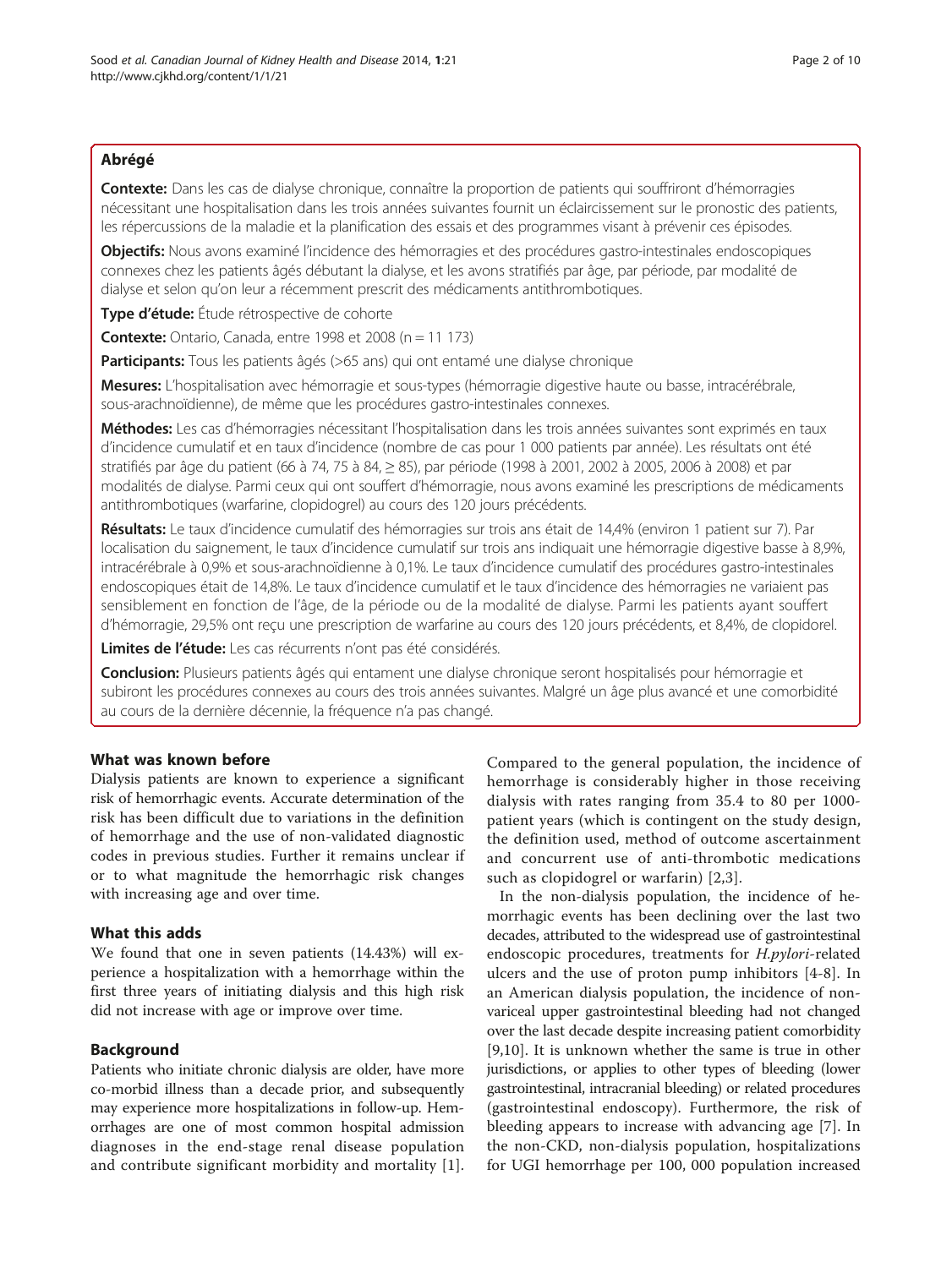dramatically with age (<65 31.7, 66 to 75 197.4, > 75 425.2) with a similar trend observed for lower GI hemorrhage. As the average age of incident dialysis patients is increasing over time, it follows that there may a parallel rise in the risk of major hemorrhage [[11](#page-8-0)]. Lastly, the hemorrhagic risk may differ based on the dialysis modality as patients on peritoneal and hemodialysis are well known to differ based on co-morbidities, exposures (to heparin with the hemodialysis procedure) and functional status.

In this study we examined older adults who initiated chronic dialysis in Ontario, Canada over a ten-year period to determine the 3-year cumulative incidence and incidence rate (per 1000 person years) of hemorrhage and related gastrointestinal endoscopic procedures. We further examined hemorrhage incidence across three age (66 to 74, 75 to 84, ≥85), era (1998 to 2001, 2002 to 2005, 2006 to 2008) and dialysis modality (peritoneal, hemodialysis) and considered whether patients with hemorrhagic events were recently prescribed anti-thrombotic medication.

#### Methods

#### Study design and setting

We conducted a population-based study of all older adults who initiated chronic dialysis in Ontario, Canada between January 1, 1998 and December 31, 2008 using linked health care databases. Ontario has approximately 13 million residents, 14% of whom are 65 years of age or older [[12\]](#page-8-0). Residents have universal access to hospital care and physician services and those 65 years of age or older have universal prescription drug coverage. All healthcare encounters are entered in administrative databases and are held in a linked, de-identified form at the Institute for Clinical Evaluative Sciences (ICES). We conducted this study according to a pre-specified protocol that was approved by the research ethics board at Sunnybrook Health Sciences Centre (Toronto, Canada). The reporting of this study followed guidelines for observational studies [\[13\]](#page-8-0) (Additional file [1](#page-8-0): Table S1). Regional ethics approval was obtained.

#### Data sources

We ascertained patient characteristics, drug use, covariate information, and outcome data using records from five linked databases. We identified patients initiating chronic dialysis in Ontario through the Canadian Organ Replacement Registry (CORR) [[11](#page-8-0)]. CORR is a national dialysis registry with information collected from all dialysis facilities in Canada on incident chronic dialysis patients [[14,15](#page-8-0)]. The recorded information includes dialysis modality and the type of vascular access. We obtained vital statistics from the Ontario Registered Persons Database which contains demographic information on all Ontario residents who have ever been issued a health card. We

used the Ontario Drug Benefit Plan database to identify prescription drug use. This database contains highly accurate records of all outpatient prescriptions dispensed to patients aged 65 or older, with an error rate of less than 1% [[16\]](#page-8-0). We identified diagnostic and procedural information on all hospitalizations from the Canadian Institute for Health Information Discharge Abstract Database (CIHI-DAD). We obtained information from the Ontario Health Insurance Plan database, which includes health claims for inpatient and outpatient physician services. Previously, we have used these databases to research renal health outcomes and health services [[17](#page-8-0)-[19\]](#page-8-0). Whenever possible, we defined patient characteristics, dialysis characteristics and outcomes using database codes that have been proven reliable when compared with manual chart review (Additional file [1](#page-8-0): Table S2).

#### Patients

We studied patients who initiated chronic dialysis therapy within our 10 year accrual period. CORR captures patients who require chronic dialysis therapy; their date of dialysis initiation served as the index date (also referred to as the cohort entry date). We excluded the following people from analysis: i) those without at least one year of eligibility for prescription drug coverage (age less than 66) to avoid incomplete medication records, ii) those with a prior history of kidney transplantation or prior chronic dialysis, to focus on incident end-stage renal disease treated with chronic dialysis and iii) those who initiated chronic dialysis during a hospital stay and died prior to hospital discharge.

Known demographics and co-morbid risk factors for hemorrhage were recorded including age, hypertension, prior major hemorrhage [\[20](#page-8-0)], diabetes, cardiovascular disease including prior myocardial infarction, and atrial fibrillation in the five years preceding dialysis initiation. Antithrombotic therapy (warfarin, clopidogrel) was captured in the 30 and 120 days preceding the hemorrhagic event. In Ontario, acetyl-salicylic acid (ASA) is often available without a prescription and thus would not be captured in the Ontario Drug Benefit Plan.

#### Outcomes

All individuals were followed for three years after the initiation of chronic dialysis for the outcomes of interest. The primary outcome was the first hospitalization with non-traumatic major hemorrhage, a composite outcome defined by any of the following: upper and lower gastrointestinal (GI) hemorrhage, intra-cerebral hemorrhage (ICH) and subarachnoid hemorrhage (SAH). The secondary outcome was each specific subtype of hemorrhage and all gastrointestinal endoscopic procedures that occurred during the hospital stay.

The components of non-traumatic major hemorrhage were specifically selected based on prior validation studies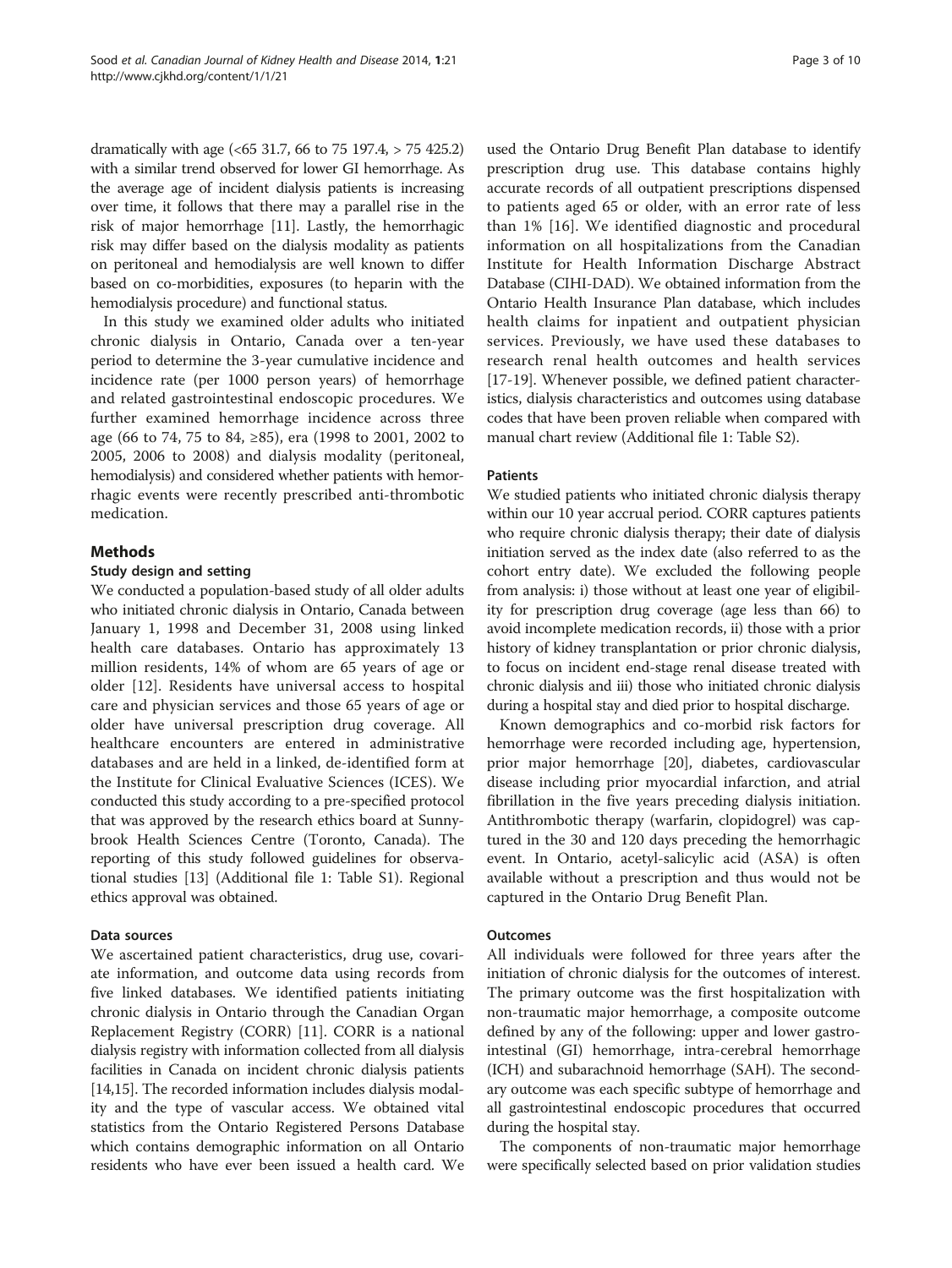and the severity of each event [[21](#page-8-0),[22](#page-8-0)]. Previous studies have reported positive predictive values of 90-98% for each of the specific subtypes of hemorrhage we used as secondary outcomes [[21,22](#page-8-0)]. Non-validated hemorrhages, such as those associated with vascular access, and nonsevere hemorrhages (e.g. epistaxis) were excluded. Gastrointestinal endoscopic procedures included gastroscopy, colonoscopy, sigmoidoscopy, duodenoscopy, & esophagoscopy. Hospitalizations for outcomes were identified using the International Classification for Disease (ICD), 9 and 10 codes (Additional file [1:](#page-8-0) Table S3).

#### Statistical analysis

The study period was categorized into three eras: 1998–2001, 2002–2005, 2006–2008, three age groups: 66–74, 75–84 and ≥85 years of age and dialysis modality (peritoneal dialysis and hemodialysis). Differences between baseline characteristics were evaluated using analysis of variance (ANOVA) and chi-squared tests. We determined frequencies and calculated a modified Charlson comorbidity index for all patients at baseline by era [[23](#page-9-0)].

We calculated the three-year cumulative incidence of hemorrhagic events (defined as the proportion of patients who experienced the event at least once within the three-years of follow-up in percent) and three-year incidence rates (defined as the rate per 1,000 person-years of follow-up). For the primary outcome, patients were censored at the time of their first hemorrhagic event, death or end of follow-up period whereas for the secondary outcome of subtypes of hemorrhage or related-procedures, patients were censored only after the specific subtype of hemorrhage or related-procedure occurred, death or the end of the follow-up period. This allowed us to determine the specific subtype or related procedure incidence. Primary results were stratified by era (1998 to 2001, 2002 to 2005, and 2006 to 2008), age category (65–74, 75–84, ≥85) and dialysis modality. Trends were examined using the Cochrane-Armitage test. We examined whether patients with hemorrhage were prescribed anti-thrombotic medications (warfarin, clopidogrel) in the 30 days and 120 days preceding their hemorrhagic event. Of note, the threeyear cumulative incidence does not account for time at risk, representing simply a proportion of events achieved with 3 years. In this regard, the incidence rate was also calculated.

## Results

Our final study cohort included 11, 173 incident chronic dialysis patients comprising 19,894.2 patient-years of follow-up with the average follow-up per person of 677 days (see cohort development Additional file [1](#page-8-0): Figure S1). Baseline characteristics by era and age are presented in Table [1](#page-4-0). Most patients were Caucasian (versus other races) and initiated hemodialysis (>80% of the cohort, versus peritoneal dialysis). A history of atrial fibrillation and hemorrhage were common in the older age groups. Patients who initiated dialysis in more recent years (versus earlier years) were slightly older and had greater comorbidity. Prescriptions at dialysis initiation for warfarin were unchanged (mean  $12.2\%$ ,  $p = 0.098$ ) whereas clopidogrel significantly increased from  $0.5$  to  $8.0\%$  ( $p < 0.001$ ) in the more recent era compared to earlier. Among comorbidities prior to dialysis initiation, hemorrhage, acute coronary syndrome and the presence of a mechanical heart valve were more common in the recent era.

## Three-year cumulative incidence and event rate of hemorrhage

The three-year cumulative incidence of hemorrhage was 14.43% with an event rate of 52.64 per 1000 person years (see Table [2\)](#page-4-0). By site of bleeding, the cumulative incidence and event rates were highest for lower gastrointestinal (8.88% and 31.21 per 1000 person years) followed by upper gastrointestinal (6.06% and 20.94 per 1000 person years), intra-cerebral (0.85% and 2.85 per 1000 person years) and subarachnoid (0.10% and 0.33 per 1000 person years). The three-year cumulative incidence and event rate for the receipt of gastrointestinal endoscopy (upper, lower) was 14.86% and 54.45 per 1000 person years of patients. Patients with hemorrhage at more than one anatomical location occurred in 162 cases (1.45%).

## Age and the three-year cumulative incidence and event rate of hemorrhage

The 3-year cumulative incidence and event rate for hemorrhage was similar across age groups (see Figure [1](#page-5-0)). They were highest in those 75–84 years of age (14.55%, 53.23 per 1000 person years) and lowest in those  $\geq 85$  years of age (13.95%, 50.78 per 1000 person years). Individuals ≥ 85 years of age had the highest 3-year cumulative incidence of lower gastrointestinal hemorrhage (9.30%, 32.85 per 1000 person years) and lowest incidence of upper gastrointestinal hemorrhage (5.04%, 17.3 per 1000 person years) and intra-cerebral hemorrhage (0.58%, 1.94 per 1000 person years). Individuals' ≥ 85 years of age underwent substantially fewer gastrointestinal endoscopic procedures (9.59%, 34.14 per 1000 person years,  $p = 0.005$ ) than those in the other 2 age categories.

## Secular trends in the rates of hemorrhage

The 3-year cumulative incidence rates and event rates (per 1000 person years) of hemorrhage were consistent across time periods and varied from 14.15 to 14.36% and 51.57 to 52.29 (see Table [3\)](#page-5-0). The highest 3-year cumulative incidence and event rate for lower gastrointestinal hemorrhage was seen in 2002–2005 (9.08%, 31.97 per 1000 patient-years). In the same era, the 3-year cumulative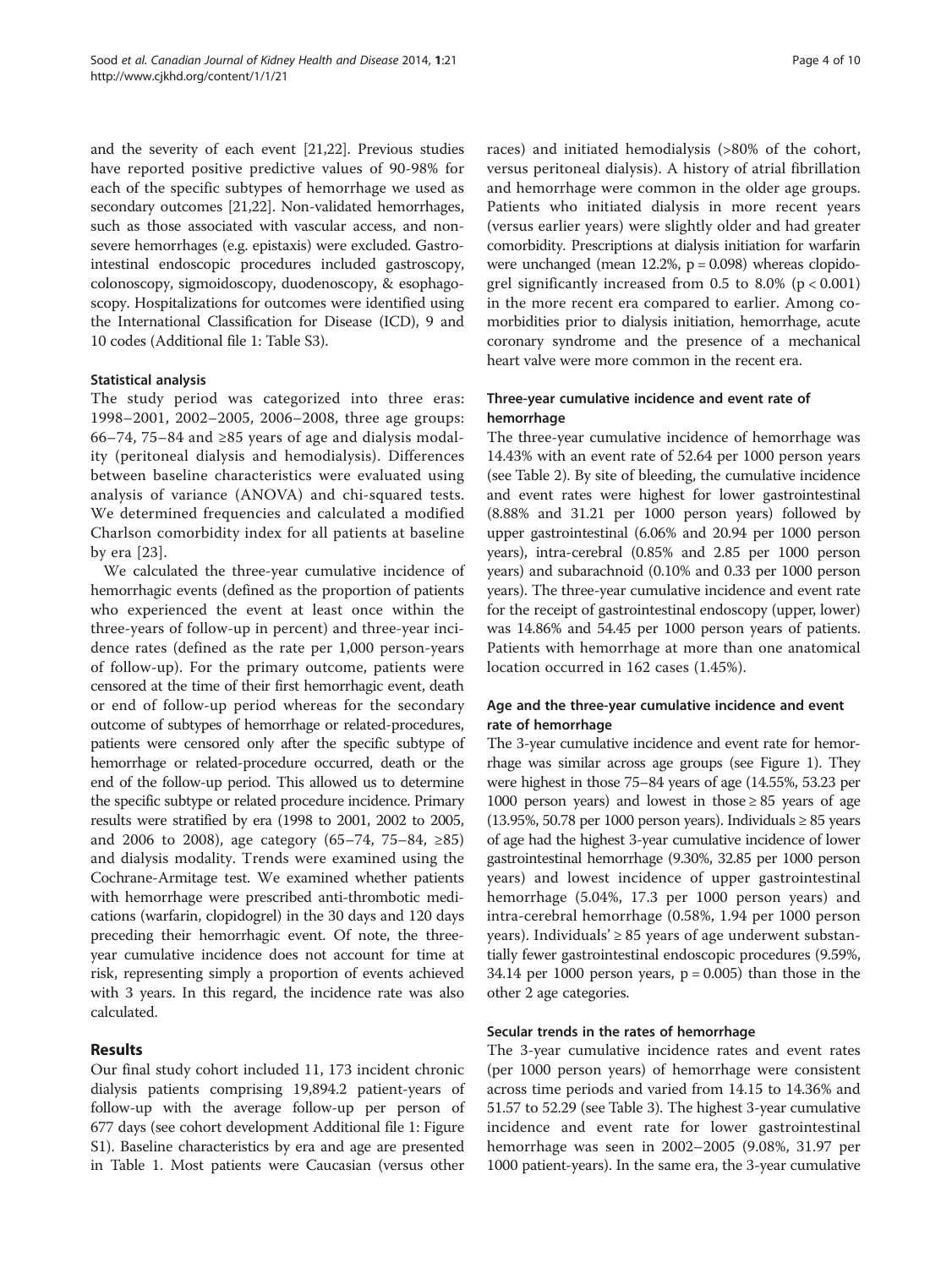|                                           |                | Era, year of dialysis initiation |                |                 | Patient age, years |      |             |           |         |
|-------------------------------------------|----------------|----------------------------------|----------------|-----------------|--------------------|------|-------------|-----------|---------|
| <b>Characteristics</b>                    | <b>Total</b>   | 1998-2001                        | 2002-2005      | 2006-2008       | p-value            |      | 65-74 75-84 | $\geq 85$ | p-value |
|                                           | $n = 11,173$   | $n = 3,837$                      | $n = 4,231$    | $n = 3,105$     |                    |      |             |           |         |
| Age, mean $\pm$ SD                        | $75.8 \pm 6.2$ | $74.8 \pm 5.8$                   | $76.1 \pm 6.2$ | $76.5 \pm 6.43$ | < 0.001            |      |             |           |         |
| Women,%                                   | 42.3           | 42.3                             | 42.0           | 42.6            | 0.873              | 41.6 | 42.5        | 44.2      | 0.286   |
| Race,%                                    |                |                                  |                |                 |                    |      |             |           |         |
| Caucasian                                 | 77.0           | 70.0                             | 80.7           | 80.7            | < 0.001            | 73.9 | 79.4        | 80.5      | < 0.001 |
| <b>East Asian</b>                         | 6.2            | 6.6                              | 6.1            | 5.8             |                    | 5.9  | 6.2         | 7.6       |         |
| South Asian                               | 3.0            | 2.6                              | 3.1            | 3.5             |                    | 4.1  | 2.4         | 0.7       |         |
| Aboriginal                                | 1.1            | 1.1                              | 1.0            | 1.2             |                    | 1.7  | 0.6         | 0.4       |         |
| Other                                     | 4.9            | 4.4                              | 5.1            | 5.1             |                    | 6.2  | 3.8         | 3.5       |         |
| <b>Unknown</b>                            | 7.9            | 15.5                             | 4.0            | 3.6             |                    | 8.1  | 7.7         | 7.4       |         |
| Modality,%                                |                |                                  |                |                 |                    |      |             |           |         |
| Hemodialysis                              | 81.4           | 78.5                             | 82.3           | 80.4            | < 0.001            | 77.6 | 82.8        | 83.4      | < 0.001 |
| Peritoneal dialysis                       | 19.5           | 21.5                             | 17.7           | 19.6            |                    | 22.4 | 17.2        | 16.6      |         |
| Medication*,%                             |                |                                  |                |                 |                    |      |             |           |         |
| Clopidogrel                               | 4.5            | 0.5                              | 5.6            | $8.0\,$         | < 0.001            | 4.3  | 4.7         | 4.8       | 0.571   |
| Warfarin                                  | 12.2           | 11.8                             | 11.9           | 13.3            | 0.098              | 10.6 | 13.5        | 13.9      | < 0.001 |
| Co-morbidity,%                            |                |                                  |                |                 |                    |      |             |           |         |
| <b>Atrial fibrillation</b>                | 14.7           | 14.0                             | 15.3           | 14.9            | 0.258              | 12.2 | 16.6        | 17.8      | < 0.001 |
| <b>Stroke</b>                             | 5.0            | 5.8                              | 5.0            | 4.0             | 0.003              | 5.2  | 4.9         | 4.5       | 0.514   |
| Prior Major hemorrhage                    | 10.1           | 8.9                              | 10.1           | 11.7            | < 0.001            | 10.0 | 9.8         | 12.4      | 0.039   |
| Acute coronary syndrome                   | 13.6           | 12.7                             | 14.7           | 13.2            | 0.026              | 1.8  | 2.1         | 1.8       | 0.588   |
| Deep vein thrombosis & pulmonary embolism | 1.9            | 1.8                              | 1.8            | 2.3             | 0.202              | 1.8  | 2.1         | 1.8       | 0.588   |
| <b>Mechanical heart valve</b>             | 1.3            | 0.9                              | 1.4            | 1.5             | 0.022              | 1.5  | 1.2         | 0.3       | 0.009   |
| Modified Charlson Co-morbidity Index‡,%   |                |                                  |                |                 |                    |      |             |           |         |
| 2                                         | 27.4           | 27.7                             | 26.7           | 28.0            | < 0.001            | 26.8 | 27.5        | 30.2      | < 0.001 |
| 3                                         | 13.9           | 17.5                             | 12.9           | 10.9            |                    | 12.2 | 14.7        | 18.2      |         |
| 4                                         | 19.0           | 20.1                             | 17.3           | 19.9            |                    | 18.6 | 19.0        | 20.9      |         |
| $\geq 5$                                  | 39.7           | 34.7                             | 43.0           | 41.2            |                    | 42.4 | 38.8        | 30.6      |         |

<span id="page-4-0"></span>

| Table 1 Baseline characteristics of patients initiating chronic dialysis in Ontario, Canada from 1998 to 2008 |  |  |  |  |
|---------------------------------------------------------------------------------------------------------------|--|--|--|--|
|---------------------------------------------------------------------------------------------------------------|--|--|--|--|

\*Medication was based on evidence of medication prescription at dialysis initiation.

ǂ We used a modified Charlson Index that gave each individual on dialysis an automatic two-points for moderate-to-severe kidney disease.

## Table 2 3-year cumulative incidence and incidence rates per 1,000 person year of total hemorrhages and hemorrhage subtypes

|                                                     | Total hemorrhage' | Lower gastrointestinal<br>hemorrhage <sup>4</sup> | Upper gastrointestinal Intra-cerebral Subarachnoid Gastrointestinal<br>hemorrhage <sup>2</sup> | hemorrhage <sup>2</sup> | hemorrhage <sup>2</sup> | endoscopy <sup>3</sup> |
|-----------------------------------------------------|-------------------|---------------------------------------------------|------------------------------------------------------------------------------------------------|-------------------------|-------------------------|------------------------|
| $N = 11, 173$                                       | 1612              | 992                                               | 677                                                                                            | 95                      |                         | 1660                   |
| 3-year cumulative<br>incidence (%)                  | 14.43             | 8.88                                              | 6.06                                                                                           | 0.85                    | 0.10                    | 14.86                  |
| <b>Event rate (per 1000</b> 52.64<br>patient-years) |                   | 31.21                                             | 20.94                                                                                          | 2.85                    | 0.33                    | 54.45                  |

<sup>1</sup>Counted as the first major hemorrhage at any anatomical location.<br><sup>2</sup>Counted as the first hemorrhage at this anatomical location.<br><sup>3</sup>Gastrointestinal endoscopy included gastroscopy, colonoscopy, sigmoidoscopy, duodenosc hospital stay.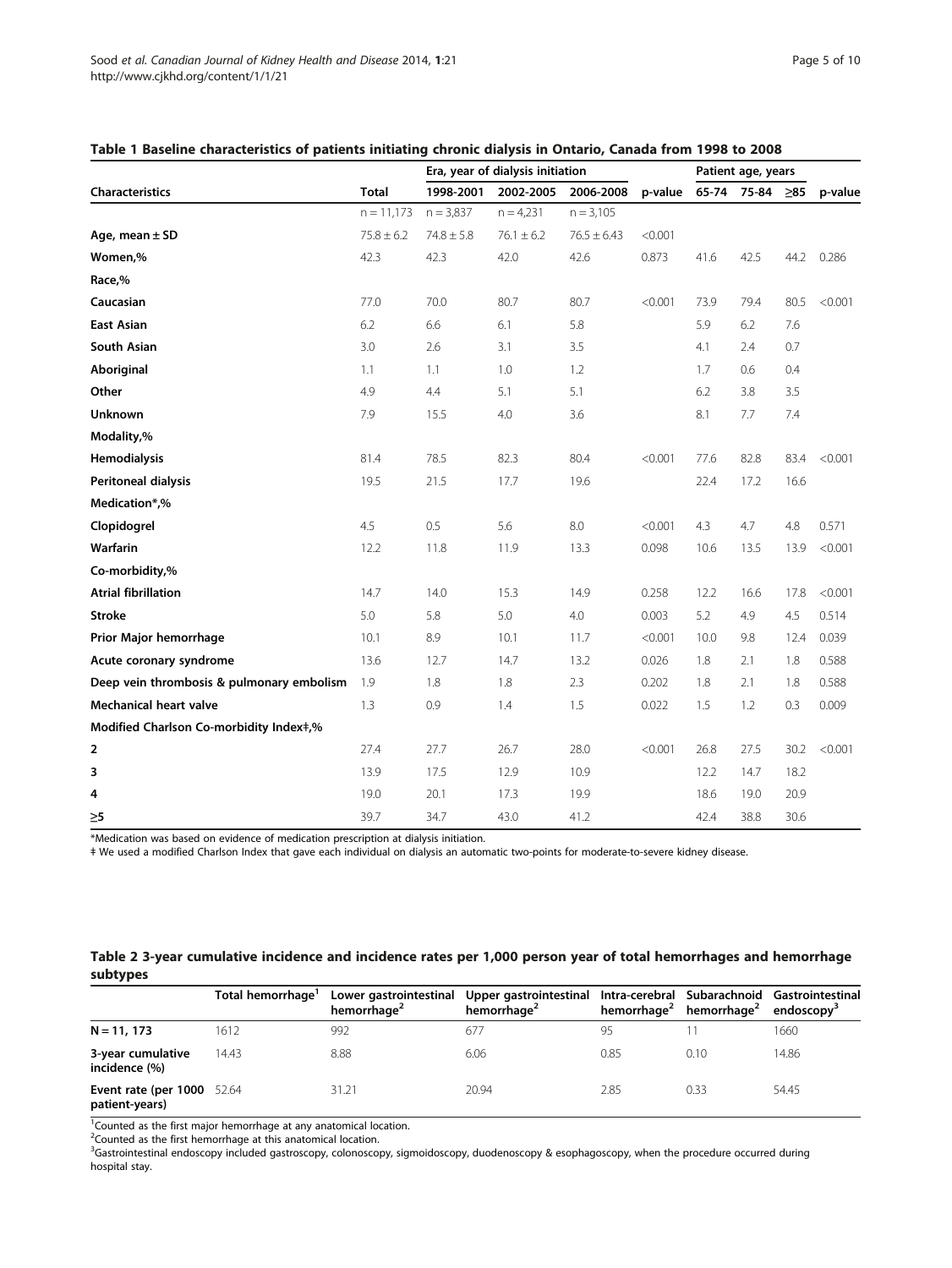<span id="page-5-0"></span>

incidence and event rate for upper gastrointestinal hemorrhage was lowest (5.91%, 20.41 per 1000 patient-years). The 3-year cumulative incidence of gastrointestinal endoscopic procedures ranged from 15.66 to 14.94% and was steady over time  $(p = 0.34)$ . Intra-cerebral hemorrhages increased from 0.70 to 0.97%,  $p = 0.23$  whereas the 3 year cumulative incidence of subarachnoid hemorrhage was relatively low.

## Dialysis modality and three-year cumulative incidence and event rate of hemorrhage

The three-year cumulative incidence and event rate for total hemorrhage and its subtypes were all lower among

peritoneal dialysis patients compared to hemodialysis however the differences were not statistically significant (see Table [4\)](#page-6-0). Patients on peritoneal dialysis did undergo more gastrointestinal endoscopic procedures than patients on hemodialysis (17.84 vs. 14.13%, p < 0.0001).

## 3-year cumulative incidence and secular trends of hemorrhage and preceding prescription for antithrombotic medications

Among the 1,612 patients with hemorrhages, 4.20 and 8.37 were prescribed clopidogrel in the preceding 30 and 120 days (Table [5](#page-6-0)). Warfarin prescriptions occurred in

| Outcome                    |                | <b>Total</b> | 1998-2001 | 2002-2005 | 2006-2008 | P value |
|----------------------------|----------------|--------------|-----------|-----------|-----------|---------|
| <b>Total hemorrhage</b>    | 3-yr incidence | 14.43        | 14.15     | 14.72     | 14.36     | 0.78    |
|                            | Event rate     | 52.64        | 51.57     | 53.87     | 52.29     |         |
| Upper gastrointestinal     | 3-yr incidence | 6.06         | 6.12      | 5.91      | 6.18      | 0.95    |
|                            | Event rate     | 20.94        | 21.19     | 20.41     | 21.33     |         |
| Lower gastrointestinal     | 3-yr incidence | 8.88         | 8.84      | 9.08      | 8.66      | 0.83    |
|                            | Event rate     | 31.21        | 31.01     | 31.97     | 30.42     |         |
| Intra-cerebral             | 3-yr incidence | 0.85         | 0.70      | 0.90      | 0.97      | 0.23    |
|                            | Event rate     | 2.85         | 2.35      | 3.01      | 3.24      |         |
| Subarachnoid               | 3-yr incidence | 0.10         | 0.05      | 0.14      | 0.10      | 0.51    |
|                            | Event rate     | 0.33         | 0.17      | 0.47      | 0.32      |         |
| Gastrointestinal endoscopy | 3-yr incidence | 14.86        | 15.66     | 14.06     | 14.94     | 0.34    |
|                            | Event rate     | 54.45        | 57.76     | 51.36     | 54.61     |         |

Table 3 Secular trends of the 3-year cumulative incidence (%) and event rates of hemorrhage (per 1000 person years), its subtypes, related endoscopy and all-cause mortality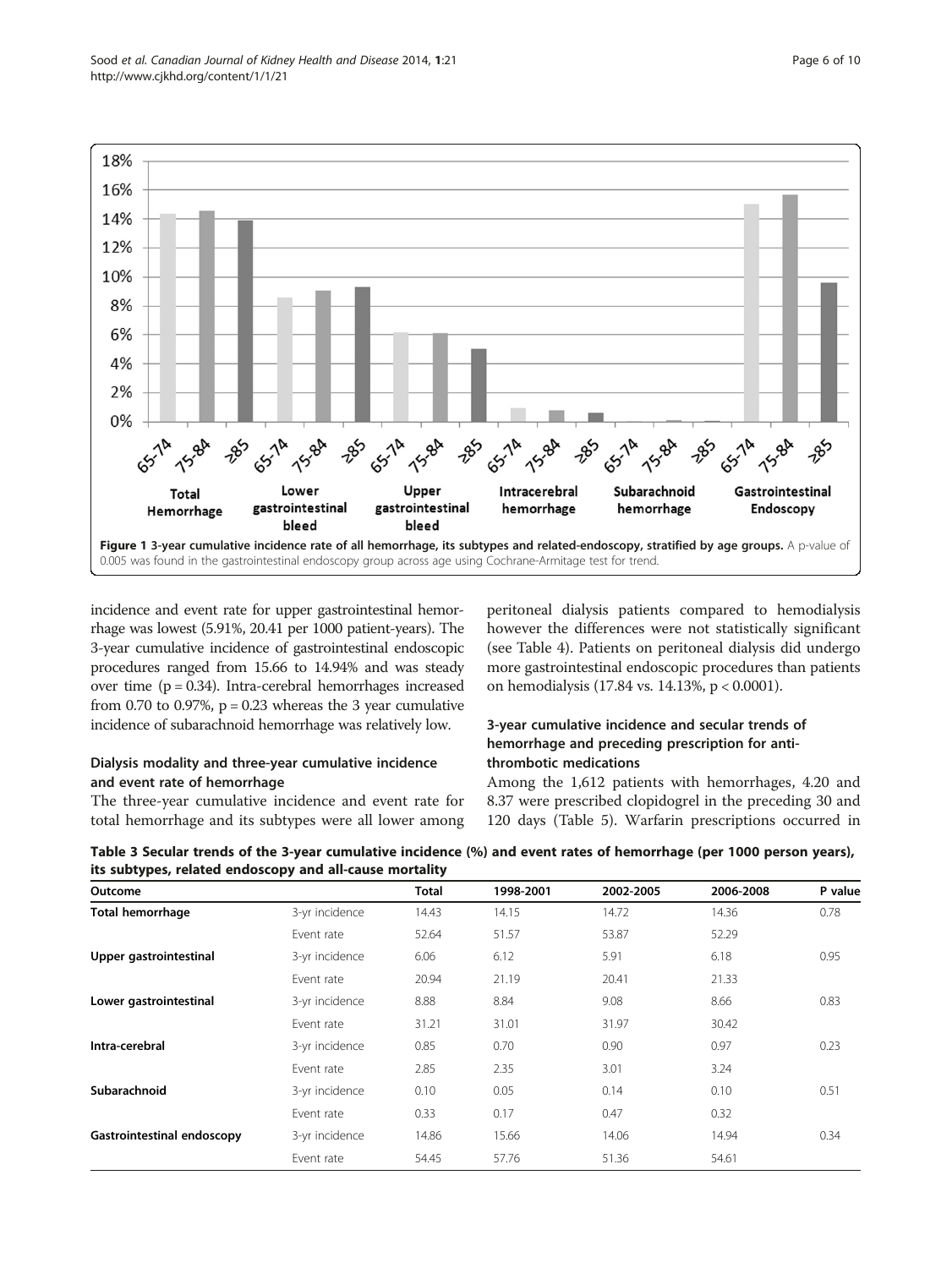| Outcome                    |                | Total        |                            | P value  |  |
|----------------------------|----------------|--------------|----------------------------|----------|--|
|                            |                | Hemodialysis | <b>Peritoneal dialysis</b> |          |  |
| <b>Total hemorrhage</b>    | 3-yr incidence | 14.63%       | 13.58%                     | 0.21     |  |
|                            | Event rate     | 53.37        | 48.86                      |          |  |
| Upper gastrointestinal     | 3-yr incidence | 6.09%        | 5.92%                      | 0.76     |  |
|                            | Event rate     | 21.07        | 20.38                      |          |  |
| Lower gastrointestinal     | 3-yr incidence | 9.04%        | 8.21%                      | 0.22     |  |
|                            | Event rate     | 31.85        | 28.59                      |          |  |
| Intra-cerebral             | 3-yr incidence | 0.88%        | 0.73%                      | 0.51     |  |
|                            | Event rate     | 2.94         | 2.45                       |          |  |
| Subarachnoid               | 3-yr incidence | $\sim$       | $\overline{\phantom{a}}$   |          |  |
|                            | Event rate     | 0.30         | 0.46                       |          |  |
| Gastrointestinal endoscopy | 3-yr incidence | 14.13%       | 17.84%                     | < 0.0001 |  |
|                            | Event rate     | 51.64        | 66.24                      |          |  |

<span id="page-6-0"></span>Table 4 Total 3-year cumulative incidence and event rates of hemorrhage (per 1,000 person years), its subtypes, and related endoscopy stratified by dialysis modality

Note: 3-year cumulative incidence of subarachnoid hemorrhage cell values were suppressed for the purposes of privacy and confidentiality.

16.6 and 29.53% in the preceding 30 and 120 days. Just over half the hemorrhagic events observed occurred within 30 days of prescription of either drug. Clopidrogrel prescription prior to major bleeding increased over time from 1998–2001 to 2006–2008 ( $p < 0.001$ ) and during the same time period, warfarin prescription declined 120 days prior to the event  $(p = 0.023)$ . Co-prescription of both warfarin and clopidogrel in the period prior to a hemorrhage was relatively rare with a non-significant increase over time from  $0.7\%$  to  $3.4\%$  (p = 0.07).

## **Discussion**

In this population-level study of older incident dialysis patients in Ontario, Canada, the 3-year cumulative incidence of hospitalization with hemorrhage was 14.43% or one in seven patients. The most common site of bleeding was lower gastrointestinal followed by upper gastrointestinal, intra-cerebral and subarachnoid hemorrhage, and many patients received an endoscopic procedure during their hospital admission. The incidence of hemorrhage was stable across age groups, over time, by dialysis modality and elevated among those recently prescribed antithrombotic medications. Among incident dialysis patients,

the burden of hemorrhage is high and population-specific interventions are warranted.

Our finding of a high incidence of hemorrhage among incident dialysis patients with an observed rate of 52.64 per 1,000 person years is consistent with previous studies [[2,3](#page-8-0)[,24](#page-9-0)]. In prior large dialysis cohort studies event rates have ranged from 35.4 to 80 per 1,000 person-years [[2,3](#page-8-0)]. Differences in the reported rates are attributable to variations in the definition of hemorrhage and inclusion criteria of individual studies. Olsen et al. examined hemorrhage requiring hospitalization in patients with atrial fibrillation and included urinary tract and airway hemorrhage [\[3](#page-8-0)]. Sood *et al.* reported an event rate of 80/1000 patient-years for hemorrhage with hospitalization with a broader definition including epistaxis, vascular access-related hemorrhage and subdural hematoma, and the study cohort included both incident and prevalent dialysis patients [[2](#page-8-0)]. Of note the Canadian dialysis population may differ from international counterparts with relatively higher use of central venous catheters and warfarin all of which may impact the risk of hemorrhage [[2,11](#page-8-0)].

As our rate estimates were determined in incident dialysis patients, they could serve to inform patients of their risk prior to dialysis initiation. The ability to quantitate

Table 5 Secular trends of the proportion of patients who received an anti-thrombotic medication prescription 30 and 120 days preceding a hemorrhagic event

| <b>Medication</b>                 | Total | 1998-2001 | 2002-2005 | 2006-2008 | P value |
|-----------------------------------|-------|-----------|-----------|-----------|---------|
| Clopidogrel (30 days)             | 4.2%  | .7%       | 4.3%      | 7.0%      | < 0.001 |
| Clopidogrel (120 days)            | 8.4%  | 2.6%      | 9.3%      | 14.1%     | < 0.001 |
| Warfarin (30 days)                | 16.6% | 7.5%      | 7.5%      | 14.3%     | 0.316   |
| Warfarin (120 days)               | 29.5% | 33.3%     | 29.2%     | 25.3%     | 0.023   |
| Warfarin + Clopidogrel (120 days) | .8%   | 0.7%      | .6%       | 3.4%      | 0.072   |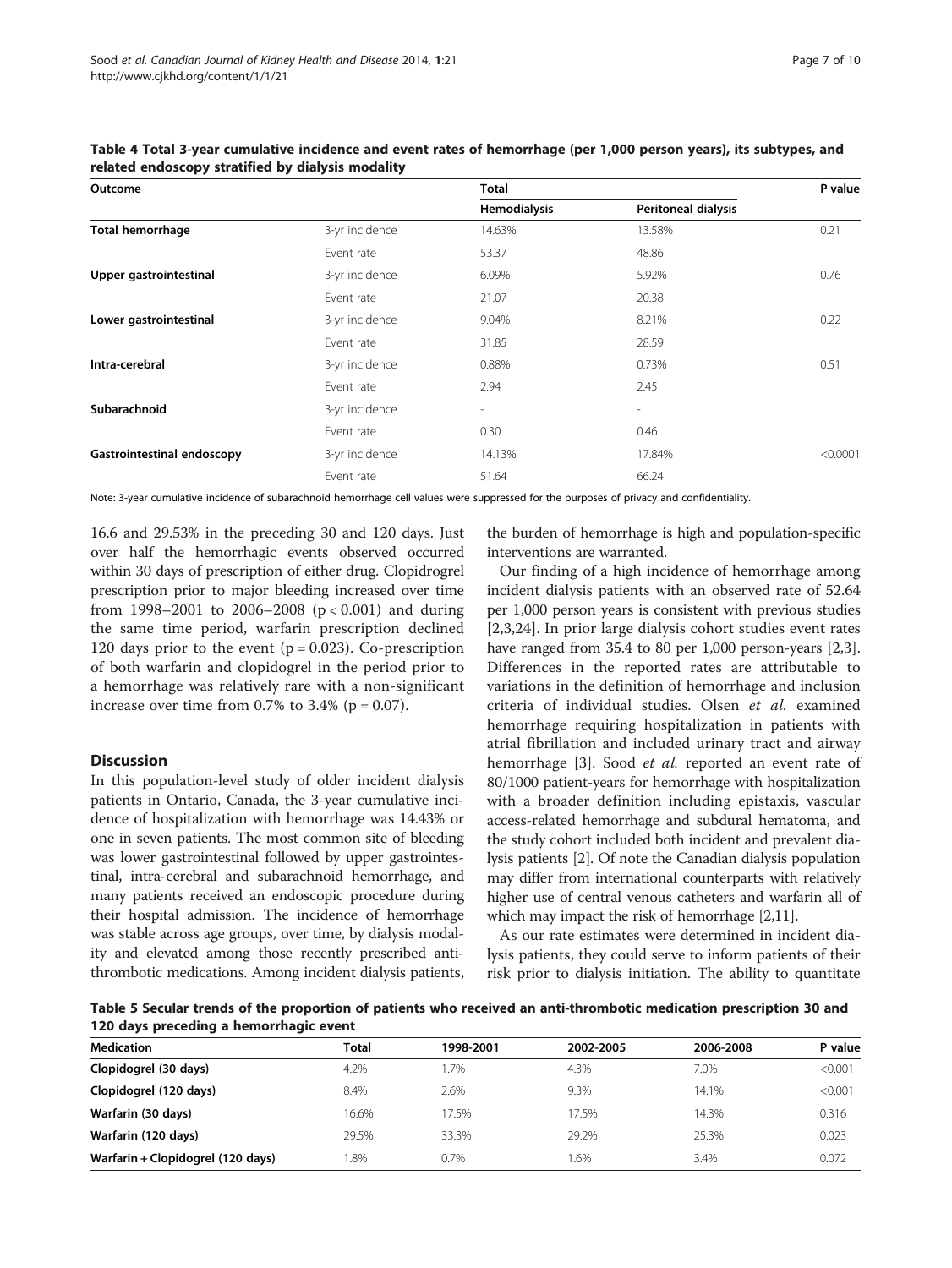risk of dialysis-related complications prior to dialysis initiation is increasingly important with the shift in demographics of the dialysis population to the elderly and need to balance quantity and quality of life. We further calculated the three-year cumulative incidence of hemorrhage as it may be a simple and meaningful way to communicate risk and understand disease burden from a patient perspective [\[25](#page-9-0)]. We found a 3-year cumulative incidence of 14.43% thus roughly 1 in 7 elderly dialysis patients will experience a hemorrhage requiring hospitalization within 3 years of dialysis initiation. This could be used in pre-dialysis discussions with patients to help them understand the risks of complications after dialysis initiation.

Among the specific subtypes of hemorrhagic events, we found upper and lower gastrointestinal hemorrhage (both well validated definitions of hemorrhage) to be the most common and roughly twenty to one hundred-fold higher in the elderly dialysis population compared to the general population [[6,](#page-8-0)[26,27\]](#page-9-0). Upper gastrointestinal hemorrhage has been previously reported in large US ESRD cohorts ranging from 23–57 per 1,000 personyears [[10](#page-8-0)[,28](#page-9-0)]. This is comparable to our rate of 20.94 per 1000 patient-years. Similarly, subarachnoid hemorrhage and intra-cerebral hemorrhage were found to occur at rates 3- to 10- fold higher in the dialysis population compared to those reported in the general population [[29\]](#page-9-0). The rate of subarachnoid hemorrhage among those with ESRD was recently reported as 3-fold higher in the US compared to our study (0.74 vs. 0.33 per 1000-patient years) [[29\]](#page-9-0). Differences among the rates may be attributable to a higher prevalence of associated risk factors (such as women US: 56.3% vs Canada: 42.3% and African Americans US: 25.7% vs Canada <5%) [[29](#page-9-0)].

The risk of hemorrhage was stable over time, by age group and dialysis modality. The steady temporal trends have been reported in the US dialysis populations for upper gastrointestinal and subarachnoid hemorrhage, however, the comparable risk across age groups to our knowledge has not been previously reported [\[10](#page-8-0)[,29](#page-9-0)]. The stable temporal trends in the dialysis population are in contrast to the general population where GI and SAH have been reported to be declining steadily over the last two decades [\[6](#page-8-0)[,30](#page-9-0)]. This has been attributed to advances in prevention (acid suppressing medications) or related risk factors (hypertension treatment for subarachnoid hemorrhage) in the general population. Yet it remains unclear whether therapies are effective or treatment targets are similar or comparable in the dialysis population. The stable risk of hemorrhage with advancing age is reassuring and again provides important prognostic information for the elderly initiating dialysis. Of note, the absence of an increase in hemorrhagic events in the elderly may reflect a selection bias as elderly patients who are less likely to

experience a hemorrhagic event may also be more apt to choose dialysis therapy over conservative treatments. Surprisingly despite similar hemorrhage rates, individuals ≥ 85 were much less likely to receive related endoscopic procedures  $(p = 0.005)$ . Although the specific reasons for not performing endoscopic procedures were unknown, there is an increased risk of complications, often due to the bowel preparation or anesthetics, with advancing age and frailty [\[31](#page-9-0)]. The hemorrhagic risk appears to be similar based on dialysis modalities with the only difference detected being in gastrointestinal endoscopic procedures. It should be noted that the two cohorts are known to differ significantly in terms of demographics, co-morbidities, functionality and exposures [[32](#page-9-0)]. These disparities were not accounted for in the present analysis and represent future areas on investigation.

A question of interest is the risk of hemorrhage with the use of anti-thrombotic medications [[1](#page-8-0)[,33-35](#page-9-0)]. We observed a large number of hemorrhagic events occurring following a recent warfarin or clopidogrel prescription. Of concern, the incidence of hemorrhage associated with clopidogrel prescription use was trending upward during the study period. To date, there remains very little evidence for efficacy of these medications in dialysis patients aside from warfarin use for a recent or recurrent thrombus [[36,37](#page-9-0)]. Despite the increase in prescriptions for clopidogrel associated with hemorrhagic events over time, there was no significant increase in total hemorrhagic events. Whether this represents possible selection bias, increased use of co-interventions or declines in hemorrhagic events among patients not treated with antithrombotics remains unknown.

Our study has a number of strengths. Our definition of hemorrhage was stringent and limited to severe events requiring hospitalization. Previous studies included surrogate measures of bleeding (such as blood transfusion), bleeding events managed in the outpatient setting and subtypes with limited clinical impact (epistaxis) [\[2,3,](#page-8-0)[24](#page-9-0)]. We used well validated definitions for our outcomes and excluded those lacking validation (vascular access related bleeding). We determined a three-year follow-up to ensure estimates of hemorrhage incidence would be useful for sample size calculations in future clinical trials. As CORR captures nearly all incident dialysis patients in Canada, our findings are representative and generalizable.

Our study has some limitations. We did not include traumatic or peri-operative bleeding events. Medication prescription was obtained only in cross section at the initiation of dialysis or 120 days preceding an event, and did not account for medication continuation and discontinuation over time. We lacked information on ASA use or INR control among warfarin users. We did not account for recurrent events or events in prevalent dialysis patients which would have considerably increased our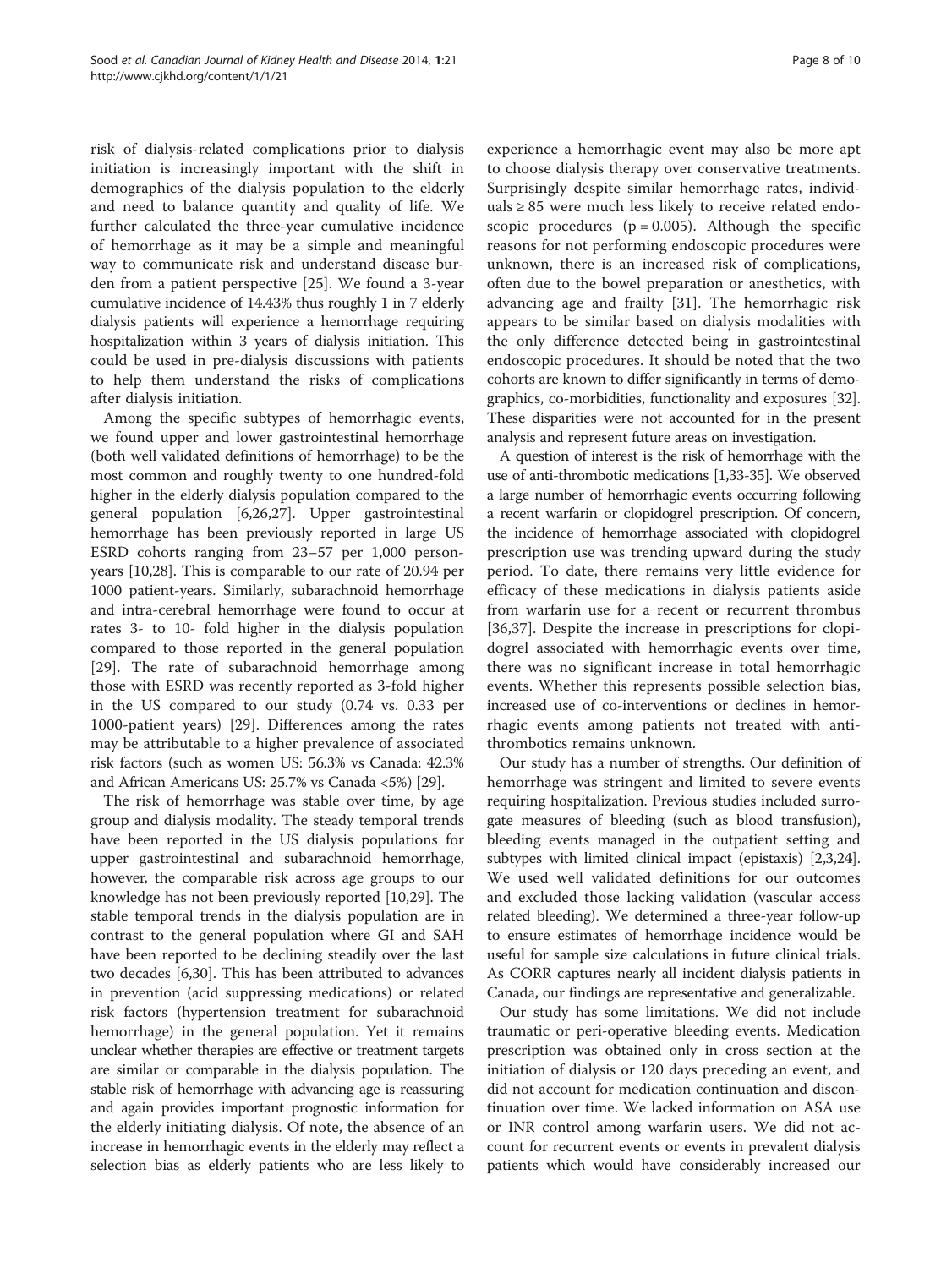<span id="page-8-0"></span>risk estimates. We did not have information regarding heparin-use during the hemodialysis procedure nor did we account for changes in modality over time.

#### Conclusion

Among incident dialysis patients are at high risk of hemorrhagic events requiring hospitalization. These events are stable over time, across age groups and by dialysis modality. Further studies of risk stratification for these events, and strategies to reduce these events, are needed.

## Additional file

[Additional file 1: Table S1.](http://www.cjkhd.org/content/supplementary/s40697-014-0021-x-S1.doc) STROBE Statement. Table S2. Coding definitions for demographic and co-morbid conditions. **Table S3.** Outcome Definitions. Figure S1. Patient selection.

#### Competing interests

The authors declare that they have no competing interests.

#### Authors' contributions

All authors contributed to the study design and review of the manuscript. MMS and AG drafted the first version of the manuscript. EM conducted the data analysis. All authors read and approved the final manuscript.

#### Financial disclosures

Dr. Sood has served on advisory boards for Roche. Dr. Garg received an investigator-initiated grant from Astellas and Roche for a Canadian Institutes of Health Research study in living kidney donors and his institution received unrestricted research funding unrelated to this project from Pfizer.

#### Funding/Support

This study was supported by the Institute for Clinical Evaluative Sciences (ICES) Western Site. ICES is funded by an annual grant from the Ontario Ministry of Health and Long-Term Care (MOHLTC). ICES Western is funded by an operating grant from the Academic Medical Organization of Southwestern Ontario (AMOSO). This project was conducted with members of the provincial ICES Kidney, Dialysis, and Transplantation Research Program, which receives programmatic grant funding from the Canadian Institutes of Health Research. The opinions, results and conclusions are those of the authors and are independent from the funding sources. No endorsement by ICES, AMOSO, CIHR, or the MOHLTC is intended or should be inferred. Manish M Sood receives a salary support award from the Jindal research chair for the prevention of kidney disease.

#### Role of the sponsor

The opinions, results and conclusions reported in this paper are those of the authors and are independent of the funding sources.

#### Author details

<sup>1</sup>Ottawa Hospital Research Institute, Department of Medicine, University of Ottawa, Ottawa Institute for Clinical Evaluative Sciences, Civic campus, 2-014 Administrative Services Building, 1053 Carling Avenue, Box 693, Ottawa, ON, Canada. <sup>2</sup>Institute for Clinical Evaluative Sciences, Toronto, ON, Canada.<br><sup>3</sup>Department of Epidemiology and Biostatistics Western University Lor <sup>3</sup>Department of Epidemiology and Biostatistics, Western University, London, ON, Canada. <sup>4</sup>Department of Medicine, University of Toronto, Toronto, ON, Canada. <sup>5</sup>The Institute of Health Policy Management and Evaluation, University of Toronto, Toronto, ON, Canada. <sup>6</sup>Seven Oaks General Hospital, Winnipeg, MB, Ontario, Canada. <sup>7</sup>Kidney Clinical Research Unit, Division of Nephrology, Western University, London, ON, Canada. <sup>8</sup>Division of Nephrology, Department of Medicine, Western University, London, ON, Canada.

#### Received: 7 May 2014 Accepted: 8 August 2014 Published: 2 September 2014

#### References

- Sood MM, Komenda P, Sood AR, Rigatto C, Bueti J: The intersection of risk and benefit: is warfarin anticoagulation suitable for atrial fibrillation in patients on hemodialysis? Chest 2009, 136(4):1128–1133.
- 2. Sood MM, Larkina M, Thumma JR, Tentori F, Gillespie BW, Fukuhara S, Mendelssohn DC, Chan K, de Sequera P, Komenda P, Rigatto C, Robinson BM: Major bleeding events and risk stratification of antithrombotic agents in hemodialysis: results from the DOPPS. Kidney Int 2013, 84(3):600–608.
- 3. Olesen JB, Lip GYH, Kamper A-L, Hommel K, Køber L, Lane DA, Lindhardsen J, Gislason GH, Torp-Pedersen C: Stroke and bleeding in atrial fibrillation with chronic kidney disease. N Engl J Med 2012, 367(7):625–635.
- 4. Gomes T, Mamdani MM, Holbrook AM, Paterson JM, Hellings C, Juurlink DN: Rates of hemorrhage during warfarin therapy for atrial fibrillation. Can Med Assoc J 2013, 185(2):E121–E127.
- 5. Ohmann C, Imhof M, Ruppert C, Janzik U, Vogt C, Frieling T, Becker K, Neumann F, Faust S, Heiler K, Haas K, Jurisch R, Wenzel EG, Normann S, Bachmann O, Delgadillo J, Seidel F, Franke C, Lüthen R, Yang Q, Reinhold C: Time-trends in the epidemiology of peptic ulcer bleeding. Scand J Gastroenterol 2005, 40(8):914–920.
- 6. van Leerdam ME: Epidemiology of acute upper gastrointestinal bleeding. Best Pract Res Clin Gastroenterol 2008, 22(2):209–224.
- 7. Laine L, Yang H, Chang S-C, Datto C: Trends for incidence of hospitalization and death due to GI complications in the United States from 2001 to 2009. Am J Gastroenterol 2012, 107(8):1190–1195.
- 8. Zuccaro G: Epidemiology of lower gastrointestinal bleeding. Best Pract Res Clin Gastroenterol 2008, 22(2):225–232.
- 9. Luo J-C, Leu H-B, Huang K-W, Huang C-C, Hou M-C, Lin H-C, Lee FY, Lee SD: Incidence of bleeding from gastroduodenal ulcers in patients with end-stage renal disease receiving hemodialysis. Can Med Assoc J 2011, 183(18):E1345–E1351.
- 10. Yang J-Y, Lee T-C, Montez-Rath ME, Paik J, Chertow GM, Desai M, Winkelmayer WC: Trends in acute nonvariceal upper gastrointestinal bleeding in dialysis patients. J Am Soc Nephrol 2012, 23(3):495–506.
- 11. Canadian Institute for Health information: Treatment of End-Stage Organ Failure in Canada, 1999 to 2008—CORR 2010 Annual Report. Ottawa, Ontario: CIHI; 2010.
- 12. Statistics Canada: Population by year, by province and territory (number) www.76.statscan.gc.ca: Statistics Canada. 2012, [http://www.statcan.gc.ca/](http://www.statcan.gc.ca/tables-tableaux/sum-som/l01/cst01/demo02a-eng.htm) [tables-tableaux/sum-som/l01/cst01/demo02a-eng.htm.](http://www.statcan.gc.ca/tables-tableaux/sum-som/l01/cst01/demo02a-eng.htm)
- 13. von Elm E, Altman DG, Egger M, Pocock SJ, Gøtzsche PC, Vandenbroucke JP: The Strengthening the Reporting of Observational Studies in Epidemiology (STROBE) statement: guidelines for reporting observational studies. Ann Intern Med 2007, 147(8):573–577.
- 14. Canadian Institute for Health information: Data Quality Study on the Canadian Organ Replacement Register. Ottawa, Onatrio: CIHI; 2009.
- 15. Moist LM, Richards HA, Miskulin D, Lok CE, Yeates K, Garg AX, Trpeski L, Chapman A, Amuah J, Hemmelgarn BR: A validation study of the canadian organ replacement register. Clin J Am Soc Nephrol 2011, 6(4):813–818.
- 16. Levy A, O'Brien B, Sellors C, Grootendorst P, Willison D: Coding accuracy of administrative drug claims in the Ontario Drug Benefit database. Can J Clin Pharmacol 2003, 10(2):67–71.
- 17. Garg AX, Meirambayeva A, Huang A, Kim J, Prasad GVR, Knoll G, Boudville N, Lok C, McFarlane P, Karpinski M, Storsley L, Klarenbach S, Lam N, Thomas SM, Dipchand C, Reese P, Doshi M, Gibney E, Taub K, Young A: Cardiovascular disease in kidney donors: matched cohort study. BMJ 2012, 1(344):e1203.
- 18. Kitchlu A, Clemens K, Gomes T, Hackam DG, Juurlink DN, Mamdani M, Manno M, Oliver MJ, Quinn RR, Suri RS, Wald R, Yan AT, Garg AX: Betablockers and cardiovascular outcomes in dialysis patients: a cohort study in Ontario, Canada. Nephrol Dial Transplant 2012, 27(4):1591–1598.
- 19. Lam NN, Jain AK, Hackam DG, Cuerden MS, Suri RS, Huo CY, Li P, Clark WF, Garg AX: Results of a randomized controlled trial on statin use in dialysis patients had no influence on statin prescription. Kidney Int 2009, 76(11):1172-1179.
- 20. Pisters R, Lane DA, Nieuwlaat R, de Vos CB, Crijns HJGM, Lip GYH: A novel userfriendly score (has-bled) to assess 1-year risk of major bleeding in patients with atrial fibrillation: The euro heart survey. Chest 2010, 138(5):1093–1100.
- 21. Arnason T, Wells PS, van Walraven C, Forster AJ: Accuracy of coding for possible warfarin complications in hospital discharge abstracts. Thromb Res 2006, 118(2):253–262.
- 22. Kokotailo RA, Hill MD: Coding of stroke and stroke risk factors using international classification of diseases, revisions 9 and 10. Stroke 2005, 36(8):1776–1781.